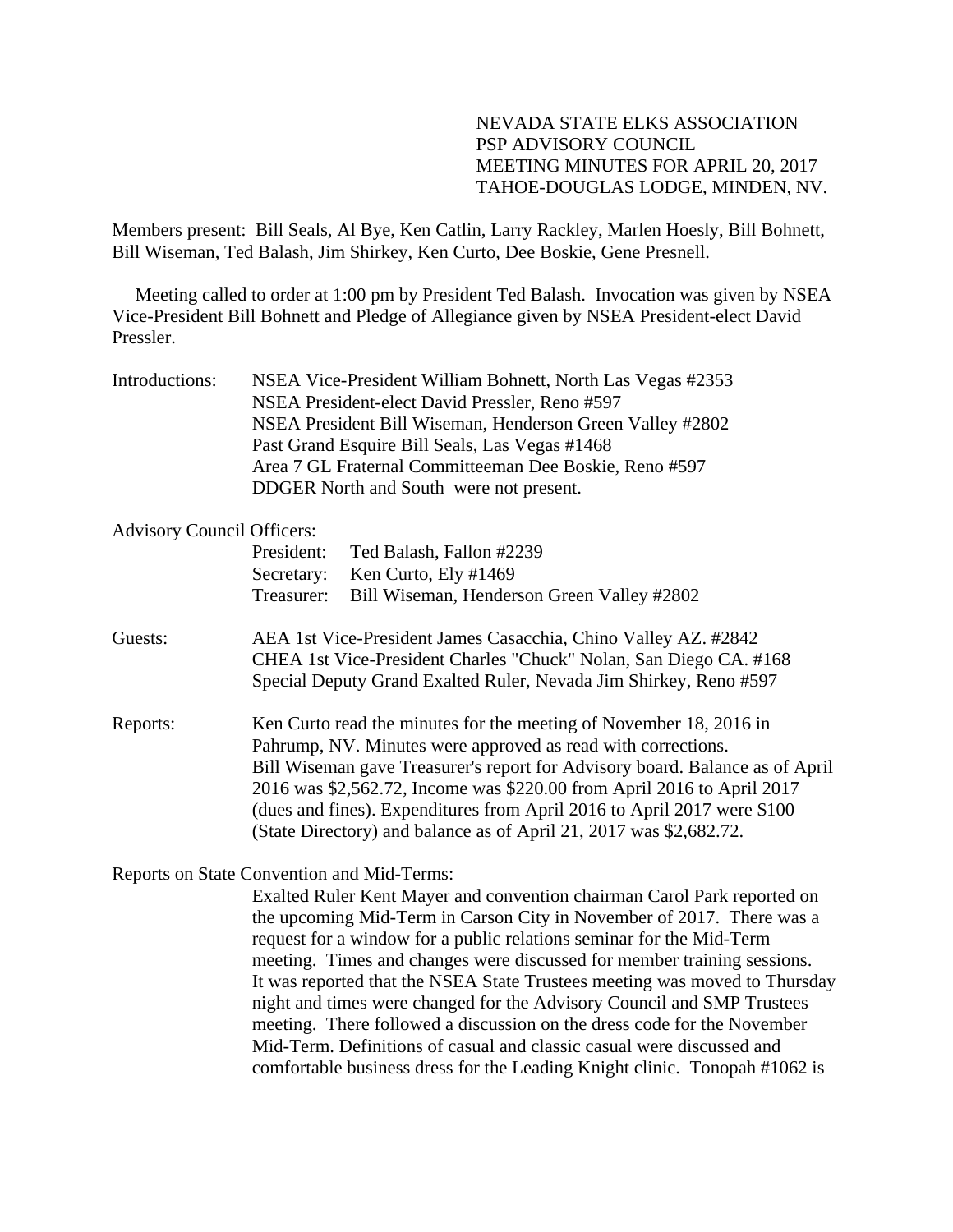supposed to host the 2018 annual convention and there were no representatives present.

#### Grand Lodge Conventions:

 2017 July 16-19 - Reno, NV. 2018 July 1-4 - San Antonio, TX. 2019 June 30-July 3 - St. Louis, MO. 2020 July 5-8 - Baltimore, MD. 2021 July 4-7 - Tampa, FL.

### NSEA Officers to be elected:

 President David Pressler, Reno #597, already elected President-elect Bill Bohnett, North Las Vegas #2353 Vice-President, nominations from North District 4 Year State Trustee, nominations from South District 3 Year SMP Trustee, nominations from North District NSEA Secretary-N/A Shaaron Snead (Year 3 of a 3 Year term) NSEA Treasurer-N/A John Louritt (Year 2 of a 3 year term) Letters have been received from Lodges recommending: Albert Bye for NSEA Vice-President Louis Martin for NSEA 4 Year Trustee Ken DuBois for SMP 3 Year Trustee

#### Unfinished Business:

 Dee Boskie reported on the 2017 Grand Lodge convention. He said that all volunteers on the committee will have their registration dues paid to Grand Lodge. President-elect David Pressler discussed his list of officers and committeemen for 2017-2018. The NSEA State Directory and the size of the directory was discussed. Six Lodges had not submitted information and it is down to one lodge. The NSEA State Directory will be published next month. Lodge rotation was discussed and Tonopah and Ely Lodges will host the next two State conventions. It was reported that PGER Grillo said if the Lodge does not support the NSEA, they won't be granted a convention. Discussion of escorts: The State Sponsor, State President and District Deputy WILL meet the GER at the airport for the next Mid-Term. They will have an automobile large enough for luggage and the same parties will see the GER off at the airport after the Mid-Term meeting. Ely #1469 will host the 2019 State Convention and a letter will be written to Ely Lodge by President Ted Balash for a yes or no response.

#### New Business:

D&O insurance and fidelity bond insurance was discussed. State Major Project trustees were discussed. The question was are they state officers or not and have they been installed in the past. It was decided that SMP trustees will be installed in the future. There was a motion by Gene Presnell that the April State Convention be held on the 4th weekend of April. Seconded and motion